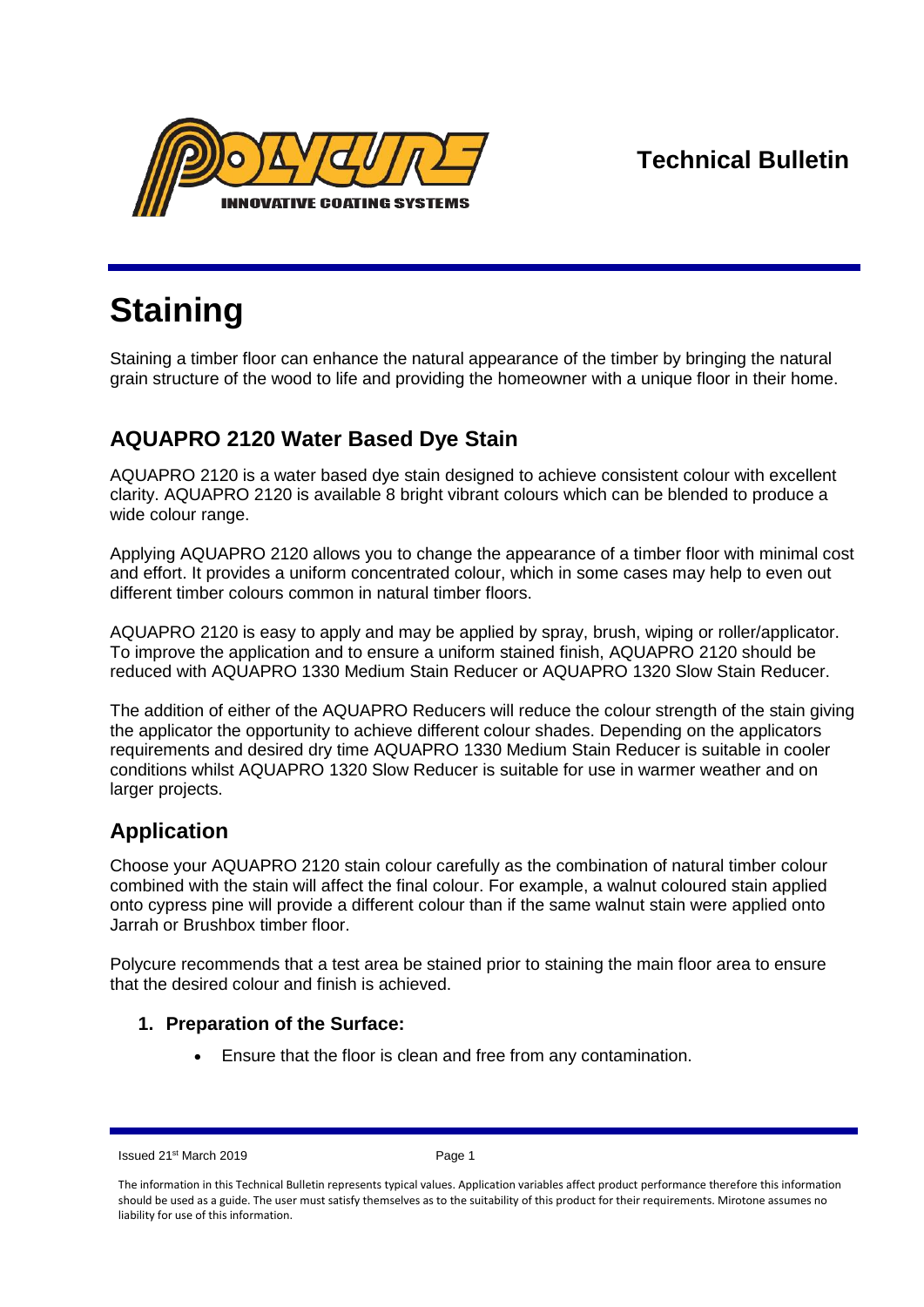- The surface of the floor must be thoroughly sanded as per AS 4786.2.2005 to achieve a smooth scratch free surface. Finish with either a 180 screen back or sand paper.
- Failure to remove deep scratch marks or swirls from the sanding action will result in these marks being highlighted by the stain.
- The floor must be thoroughly clean and free from all dust before the stain is applied.

## **2. Mixing the colour (AQUAPRO 1320 or 1330 Stain Reducer)**

- Addition of AQUAPRO 1320 Slow Stain Reducer or AQUAPRO 1330 Medium Stain Reducer into AQUAPRO 2120 will reduce the strength of the colour and in the case of the AQUAPRO 1320 slow the dry time allowing the stain to be applied to larger areas. By reducing the strength of the stain you will be able to vary the intensity of the stain colour.
- AQUAPRO 1320 or 1330 Stain Reducer may be added into AQUAPRO 2120 at any addition rate between 1:1 and 1:6 (1 Part Stain to 6 Parts Reducer) depending upon the application properties and colour required. Note: AQUAPRO 1330 Medium Stain Reducer is not recommended for warm climates.
- Any colour in the AQUAPRO 2120 range may be mixed together to achieve an almost unlimited colour range.
- Note: AQUAPRO 2120 cannot be used to achieve "white lime finish".

## **3. Application Method:**

- Even application of the stain is essential to ensure a uniform even colour.
- The reduced AQUAPRO 2120 is designed to be applied directly onto the floor in a wet even application (Do Not pour or pool the stain onto the floor). It is best to apply the reduced stain with a 6mm nap mohair roller or a flat pad applicator to provide an even colour across the floor.

It can be left to dry or wiped with a cloth to highlight the grain in the timber depending on the desired effect. (Note: The addition of extra AQUAPRO 1320 or AQUAPRO 1330 lightens the overall colour on the floor and may also lengthen the dry time).

 The addition of more than one coat of stain to darken the colour of the floor is not recommended as it will only deepen the colour marginally and will extend the dry time of the stain. This process may also cause problems when applying the sealer as the excess stain may cause roller marks on the dry floor.

#### **4. Dry Time:**

 The dry time of the mixed stain is dependent upon the amount of AQUAPRO stain reducer added and the ambient temperature and humidity. Generally, the floor should be left to dry for the following time:

Issued 21st March 2019 Page 2

The information in this Technical Bulletin represents typical values. Application variables affect product performance therefore this information should be used as a guide. The user must satisfy themselves as to the suitability of this product for their requirements. Mirotone assumes no liability for use of this information.